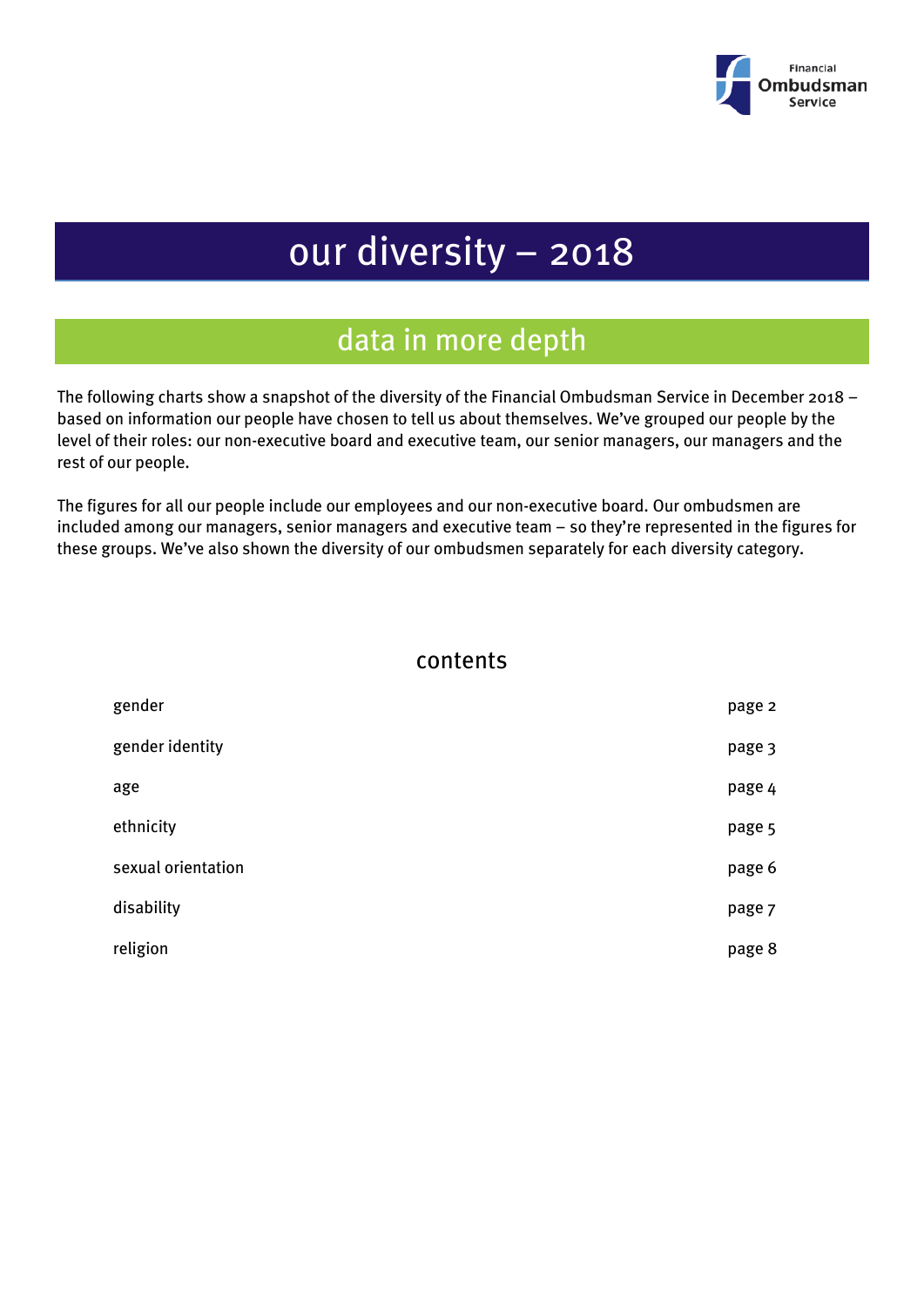

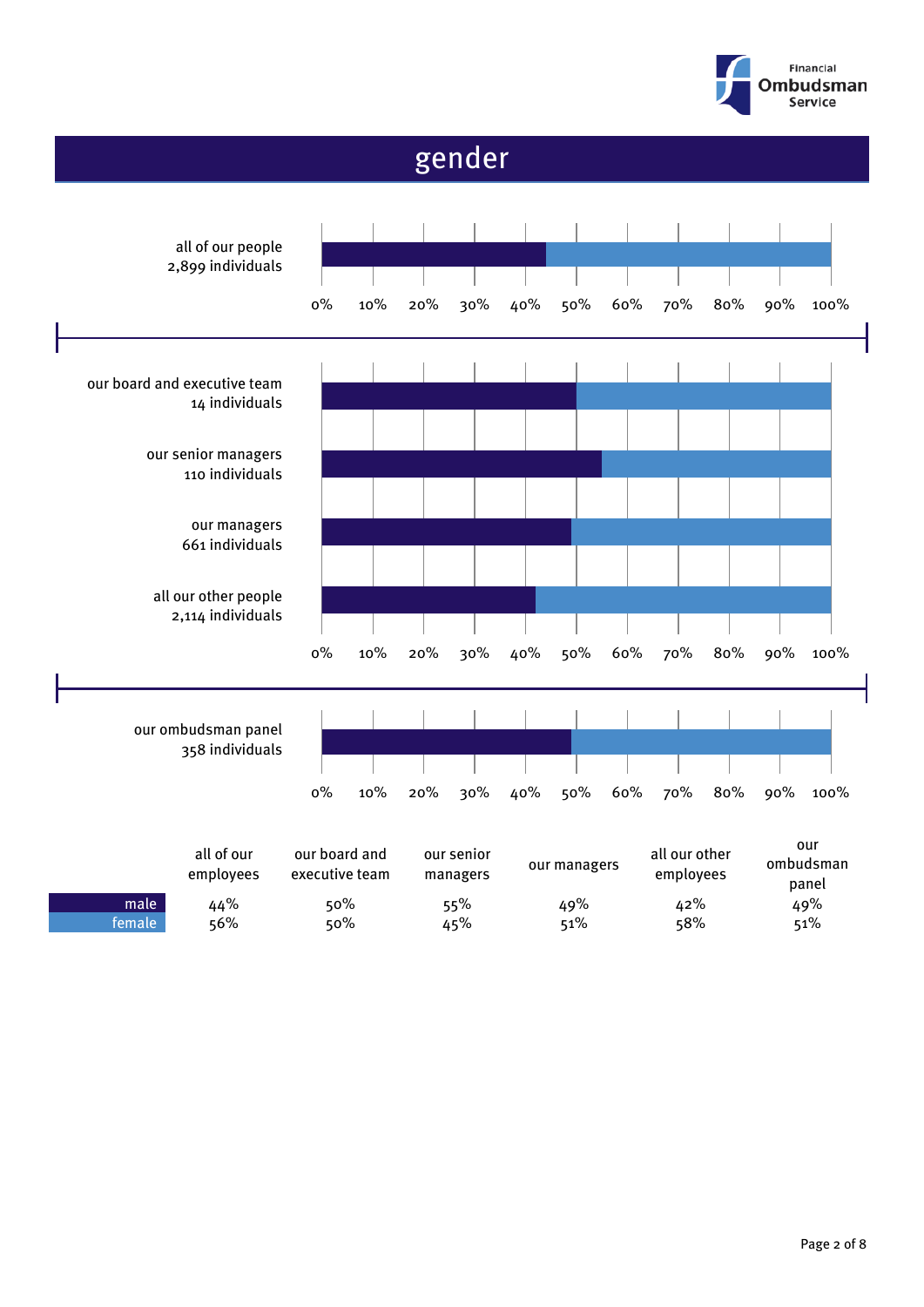

# gender identity

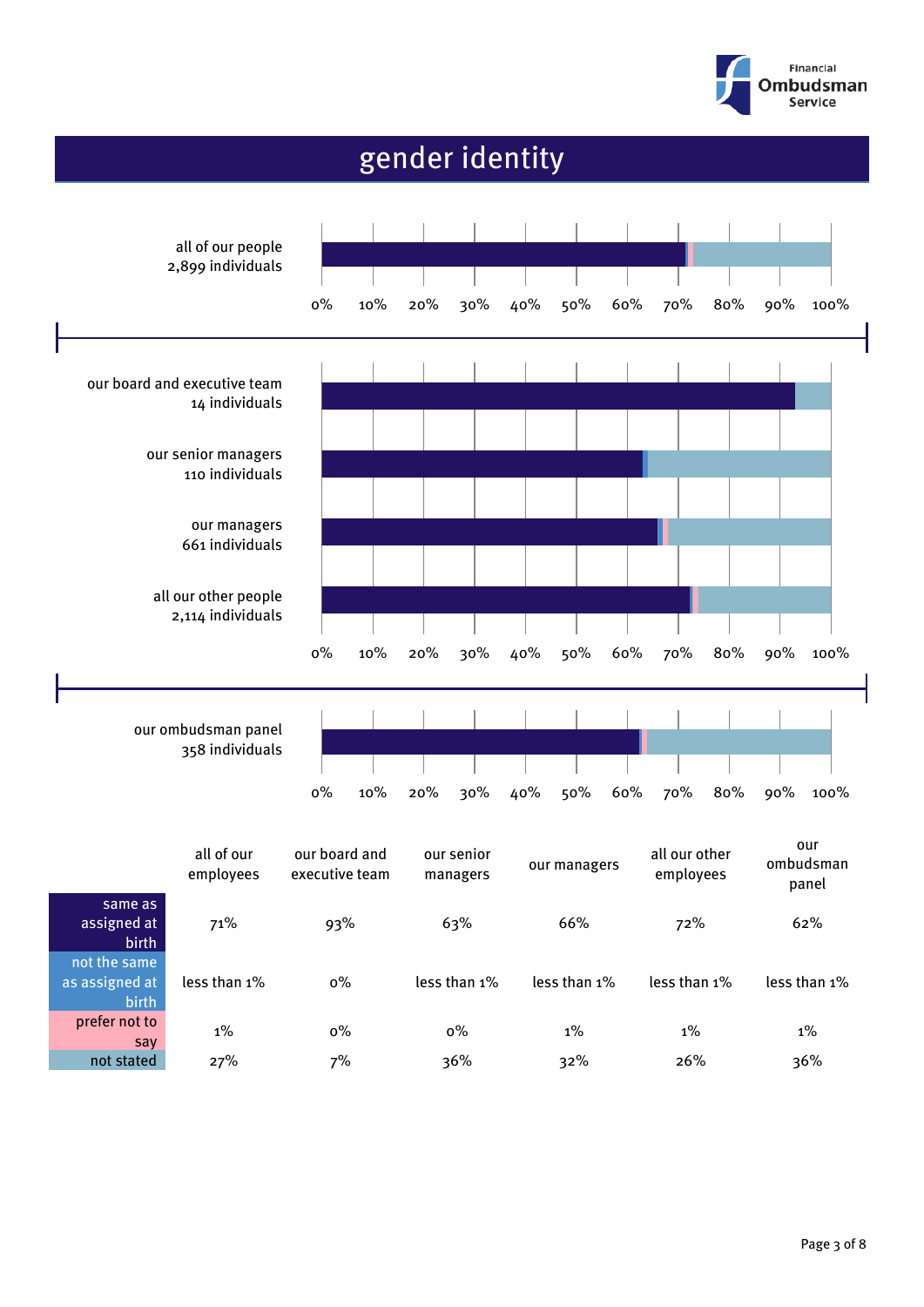



|           | all of our<br>employees | our board and<br>executive team | our senior<br>managers | our managers    | all our other<br>employees | ombudsman<br>panel |
|-----------|-------------------------|---------------------------------|------------------------|-----------------|----------------------------|--------------------|
| $18 - 24$ | 5%                      | $0\%$                           | $0\%$                  | less than 1 %   | 6%                         | $0\%$              |
| $25 - 34$ | 53%                     | $0\%$                           | 8%                     | 37%             | 60%                        | 27%                |
| $35 - 44$ | 22%                     | 15%                             | 43%                    | 34%             | 18%                        | 36%                |
| $45 - 54$ | 13%                     | 43%                             | 36%                    | 20%             | 9%                         | 25%                |
| $55 - 64$ | 6%                      | 21%                             | 11%                    | 8%              | 6%                         | 11%                |
| $65 +$    | less than $1\%$         | 21%                             | $2\%$                  | less than $1\%$ | less than $1\%$            | $1\%$              |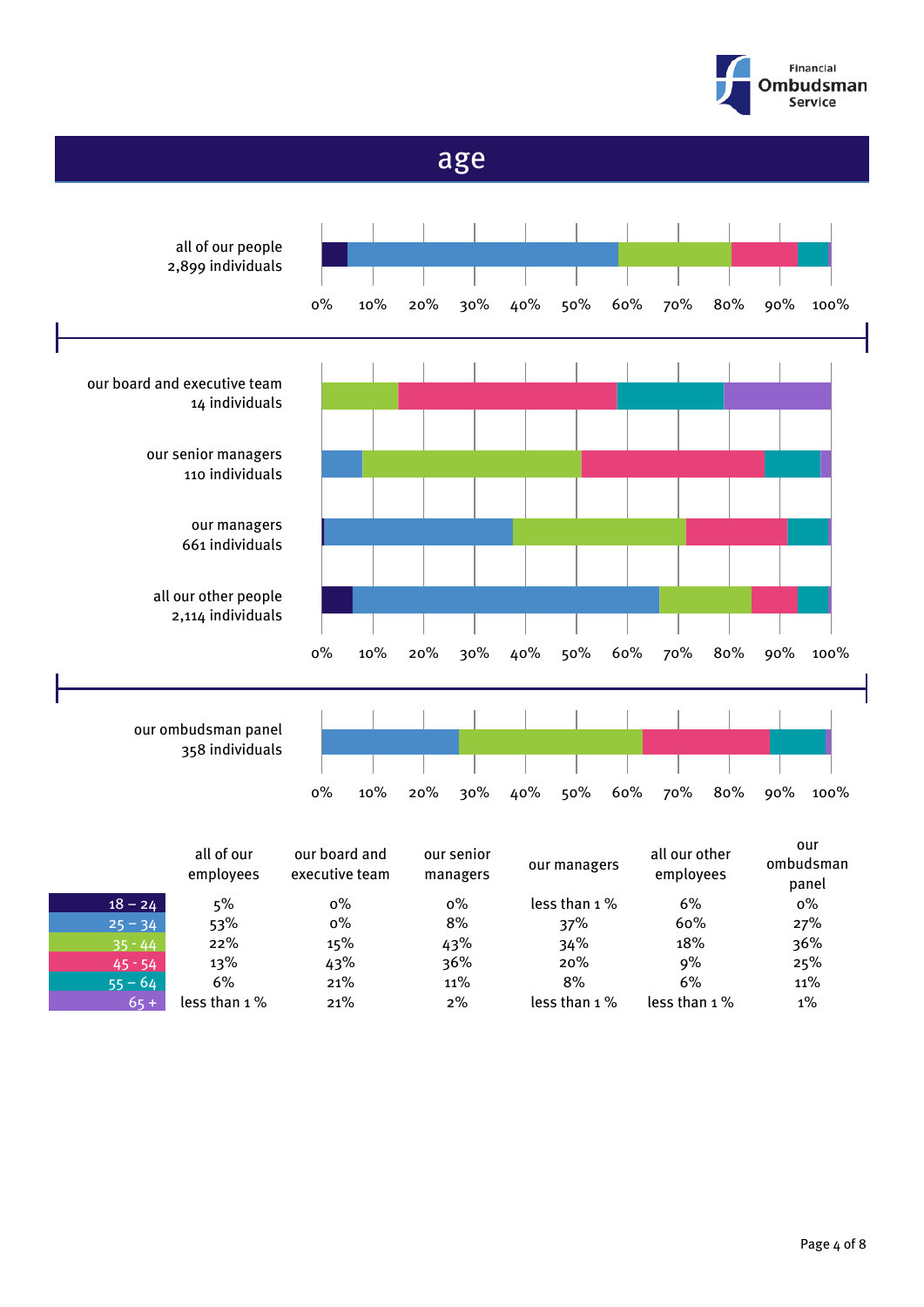



|                      | all of our<br>employees | our board and<br>executive team | our senior<br>managers | our managers | all our other<br>employees | our<br>ombudsman<br>panel |
|----------------------|-------------------------|---------------------------------|------------------------|--------------|----------------------------|---------------------------|
| asian                | 21%                     | $0\%$                           | 5%                     | 11%          | 25%                        | 7%                        |
| black                | 13%                     | $0\%$                           | 5%                     | 4%           | 16%                        | $2\%$                     |
| Mixed<br>background  | 4%                      | $0\%$                           | 4%                     | 4%           | 4%                         | 3%                        |
| white                | 55%                     | 100%                            | 80%                    | 77%          | 47%                        | 83%                       |
| other                | $1\%$                   | $0\%$                           | $2\%$                  | less than 1% | 2%                         | less than 1%              |
| prefer not to<br>say | 3%                      | $0\%$                           | $2\%$                  | $2\%$        | 3%                         | 3%                        |
| not stated           | 3%                      | $0\%$                           | $2\%$                  | $1\%$        | 3%                         | $1\%$                     |
| <b>BAME</b>          | 39%                     | $0\%$                           | 16%                    | 20%          | 47%                        | 13%                       |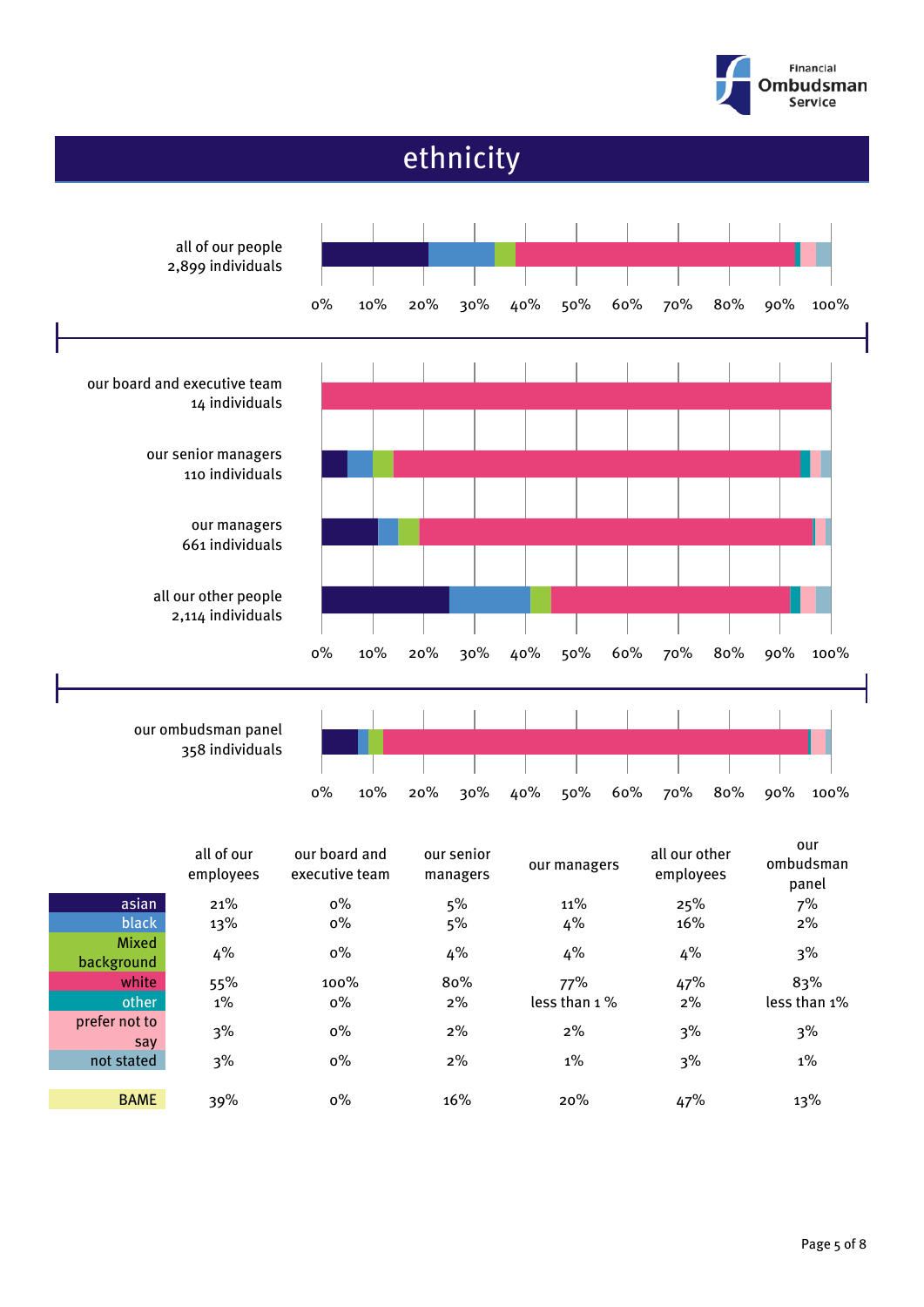

### sexual orientation

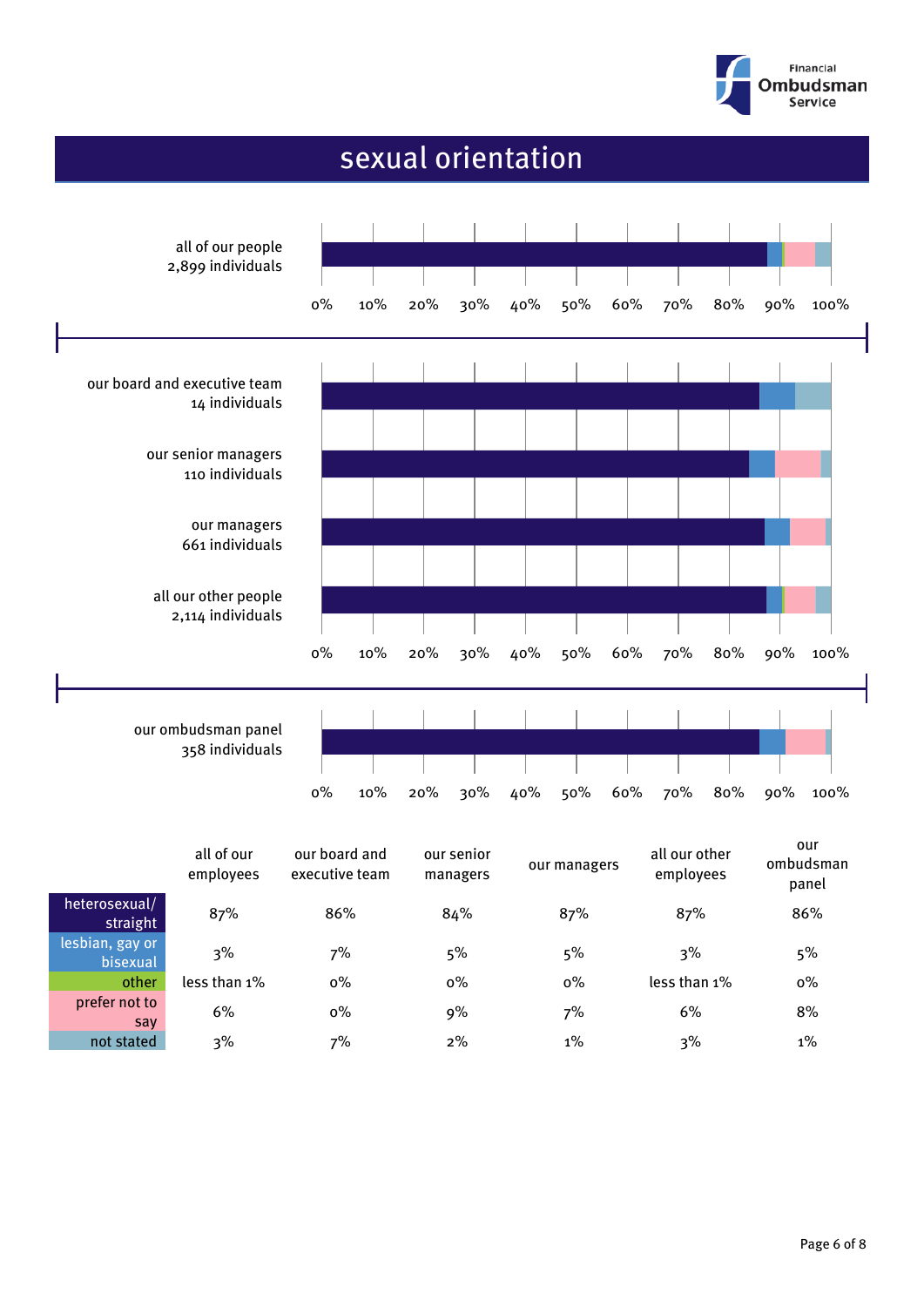



2% 0% 0% 1% 2% less than 1%